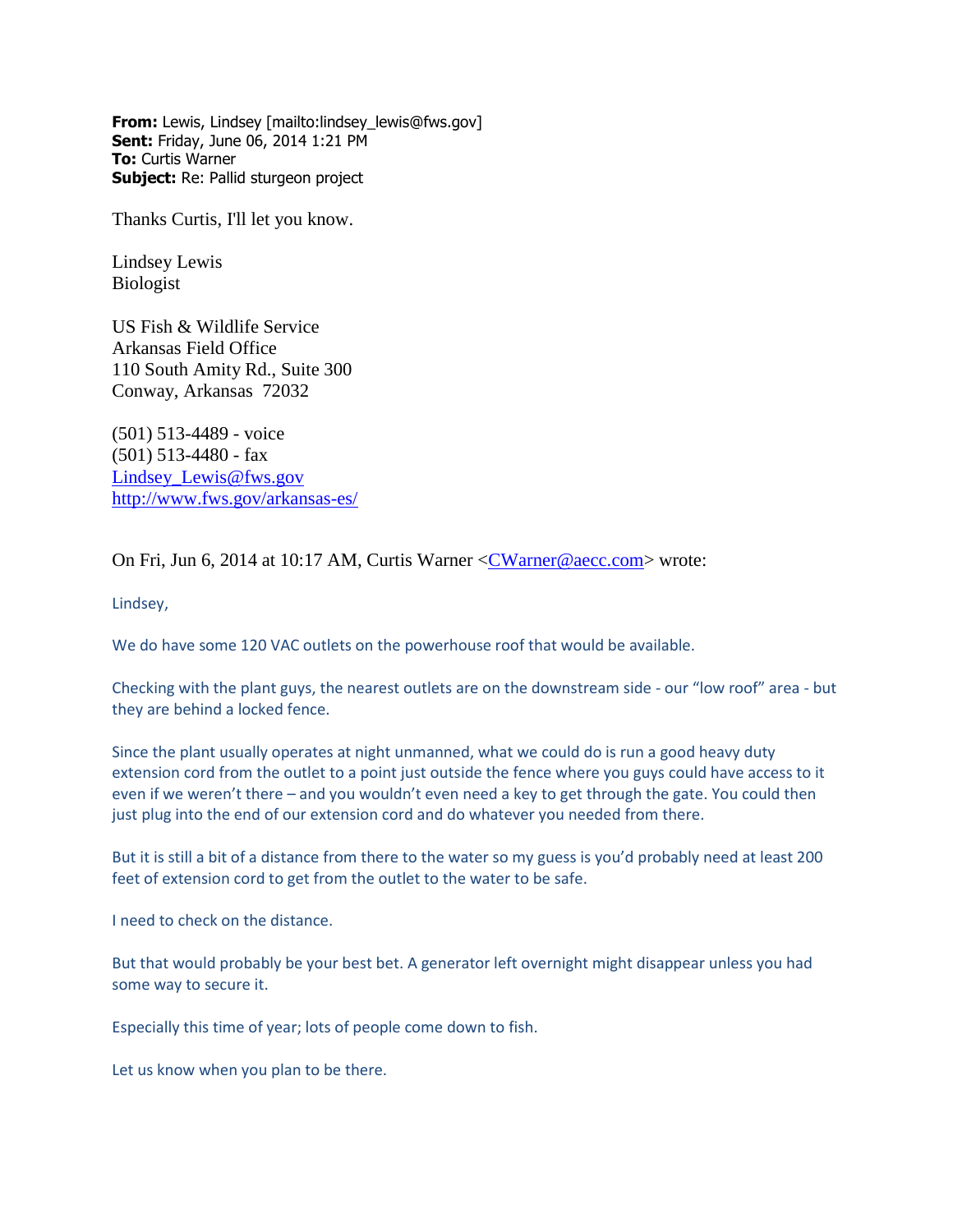We might even send a summer intern there just to watch since it's sort of interesting. **Curtis** 

FYI, my cell number is 501-590-0217 just in case.

**From:** Lewis, Lindsey [mailto[:lindsey\\_lewis@fws.gov\]](mailto:lindsey_lewis@fws.gov) **Sent:** Friday, June 06, 2014 8:47 AM

**To:** Curtis Warner **Subject:** Re: Pallid sturgeon project

Curtis,

The American Eel is not federally listed, but it has been petitioned along with a great number of other species. Their status is currently under review.

In Arkansas we still don't have a good grasp on what their status is or how many are here. We have been surveying for them using traditional techniques below WDM, on the White River, and at Locks 1 & 2, but have had very little success. We have had a lot of success on the Ouachita and Caddo Rivers. We believe this is primarily due to the water clarity allowing us to see the eels while electrofishing. Unfortunately the water clarity on the Arkansas and lower White Rivers will never allow us to see the eels and sample them as efficiently. Therefore, we are considering other techniques such as eel ladder traps. Initially we would like to construct some portable ladder traps to try and assess whether larger, more permanent ladders and traps are needed.

I have found out that we have a source for funding to support construction of eel ladders. We might could even get \$150k right now if we wanted to move fast, but it may be too soon to act and it requires a 50/50 match. We hope to come down sometime in the next month, maybe next week even and experiment on the bank just below the powerhouse. Nothing all that complicated, just a water pump and hose creating some flow over the rocks to try and attract some eels. One way you all could help us out would be to allow us to plug and extension cord in to run the pump. This would just be overnight on occasions when we could sample and probably only in the spring and early summer. If not, we can use a generator.

Thanks,

Lindsey Lewis

Biologist

US Fish & Wildlife Service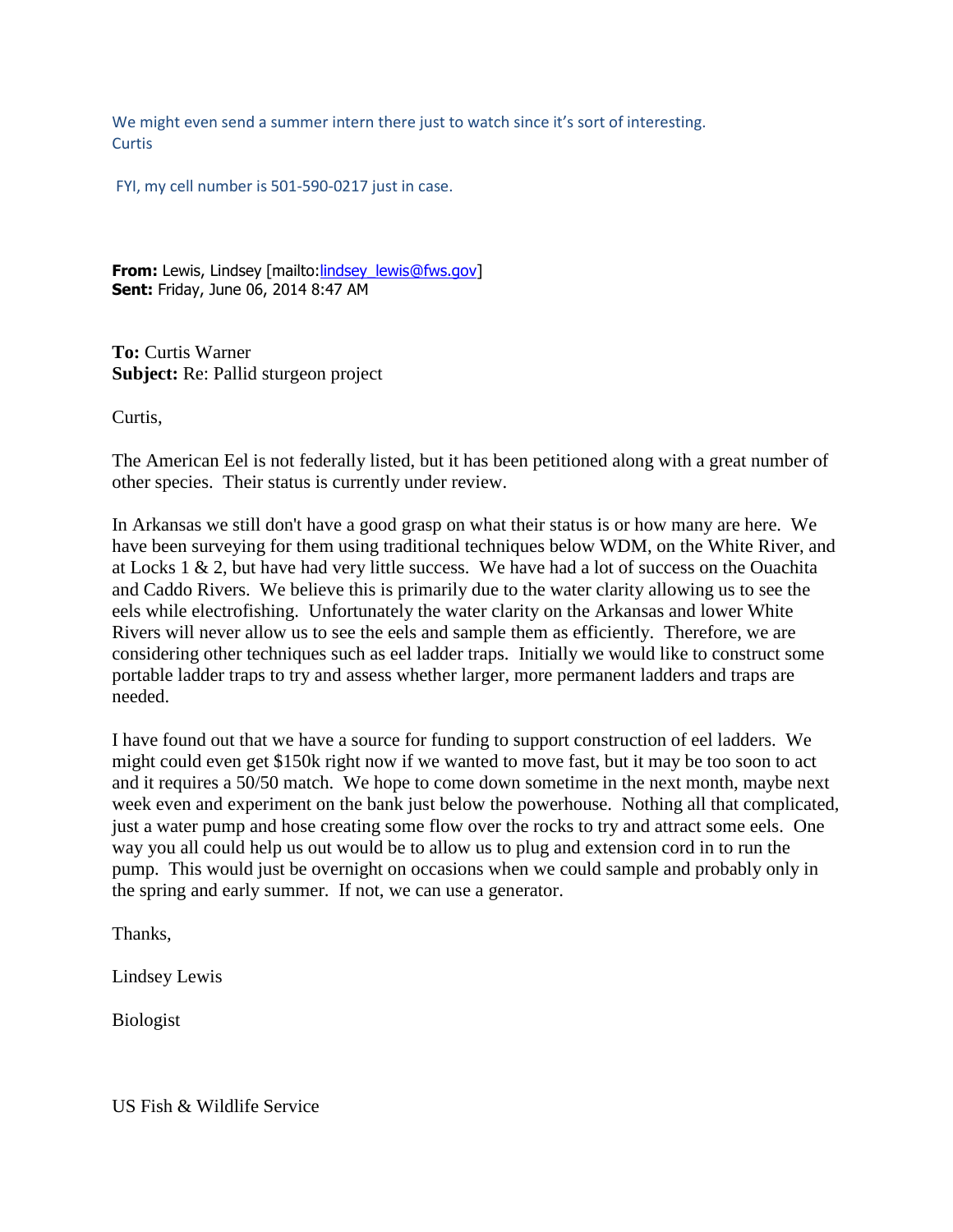Arkansas Field Office

110 South Amity Rd., Suite 300

Conway, Arkansas 72032

(501) 513-4489 - voice

(501) 513-4480 - fax

[Lindsey\\_Lewis@fws.gov](mailto:Lindsey_Lewis@fws.gov)

<http://www.fws.gov/arkansas-es/>

On Fri, May 30, 2014 at 3:37 PM, Curtis Warner [<CWarner@aecc.com>](mailto:CWarner@aecc.com) wrote:

Lindsey,

Interesting you brought up the eel. I've seen some presentations on at some of our EPRI meetings too – some had some pretty interesting videos. (EPRI = Electric Power Research institute – I'm an advisor on a few programs.) It looks like eel ladders are a lot less complicated than other types of ladders.

Also, I have been looking back at our application with the Low Impact Hydropower Institute (LIHI) and we had included a letter from you about the project at Dam 2. Your letter stated that the American eel was not a federally listed species "at that time" – that was April of 2019. Has it been listed since?

The reason I'm asking, is that every 5 years we have to reapply for LIHI certification (I'm working on the first renewal now) and address anything that's changed. Our plant hasn't changed at all during the last 5 years of course, but conditions could have changed; so we have to address things such as water quality, endangered species, etc. You had a paragraph on the eel back in 2009. Has there been any change regarding the eel's status that would impact the plant? **Curtis** 

**From:** Lewis, Lindsey [mailto:*lindsey\_lewis@fws.gov]* **Sent:** Friday, May 30, 2014 11:05 AM **To:** Curtis Warner **Subject:** Re: Pallid sturgeon project

Curtis,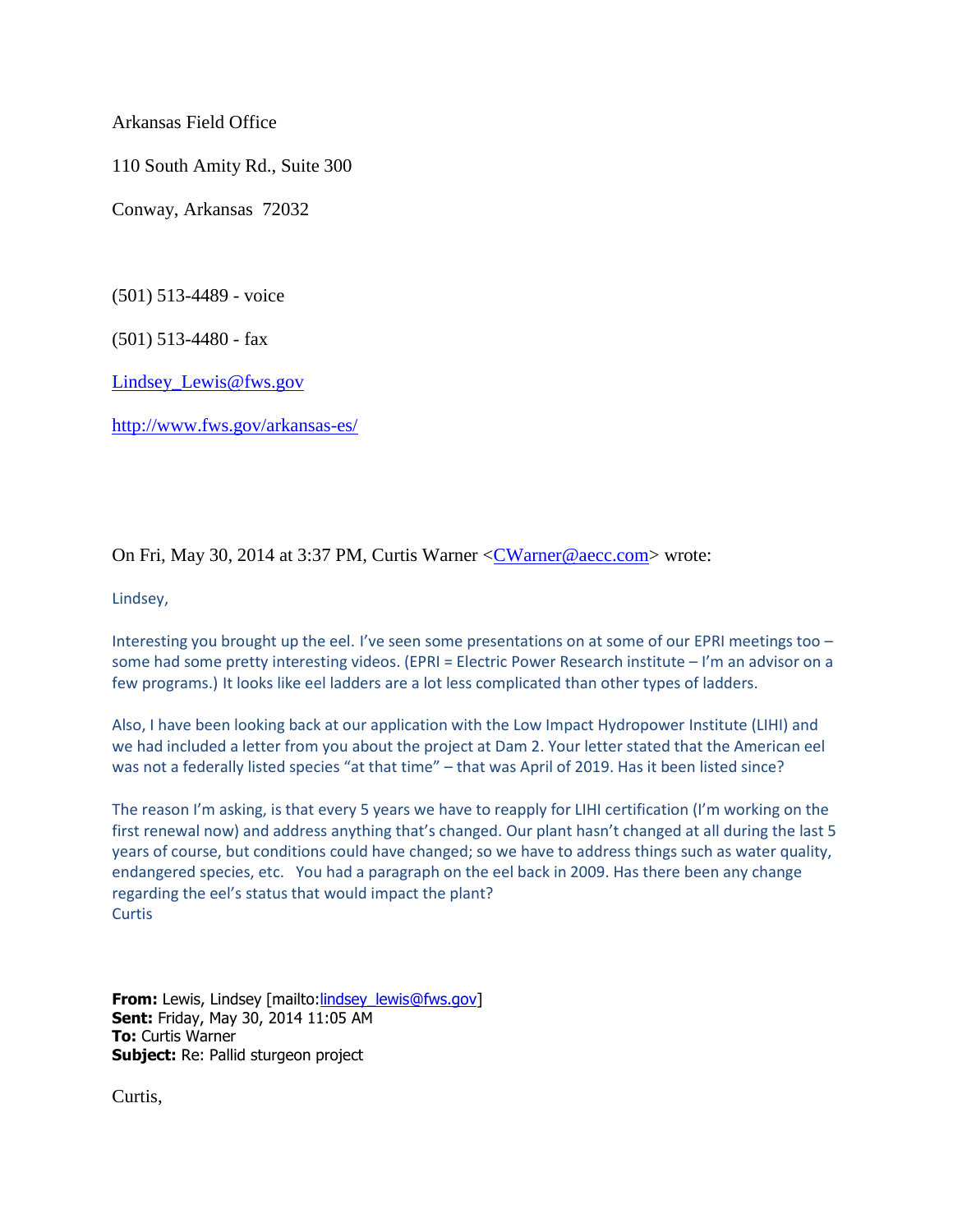Good to hear from you. We did have some detections at the dam. I believe two Pallids and one Silver Carp from Kentucky. We were lucky to get those, since due to the low water conditions the sensors were out of the water most of the time and the low flow likely discouraged spawning movements as well. Additionally we have learned that our pipe set up may have caused our sensor to have a low efficiency. We also lost some sensors due to theft at Yancopin. Rough year.

We now have had three sensors out over the last year. One at downstream at Melinda on the Ark, one on the White at Benzal, and one on the St. Francis.

We are still learning a lot and trying to improve our detection efficiency, but have had lots of complications. We hope to start doing more net and trot line surveys in the next year.

We have several other projects down there as well. The main one that might involve you all in the future is eel passage. We are having difficulty catching them though with traditional gear We might be calling you sometime this year about setting up a small eel ladder/trap below the power house.

Gotta run.

Lindsey

On Friday, May 30, 2014, Curtis Warner [<CWarner@aecc.com>](mailto:CWarner@aecc.com) wrote:

Lindsey,

We talked about your pallid sturgeon project a few years ago when you guys installed the receiver on our powerhouse. I was at an EPRI meeting recently and found out that some utilities on the Missouri River are part of a pallid sturgeon interest group. That reminded me of your project.

I was wondering if you've had any hits from the sensor at Dam 2?

As I remember at that time, you told me that there was indication that one (or more?) individual fish had made it a few miles up the Arkansas River - at least to the Yancopin bridge but no indication any might have made it all the way to the dam.

**Curtis** 

Curtis Q. Warner

**Director** 

Compliance and Support Department